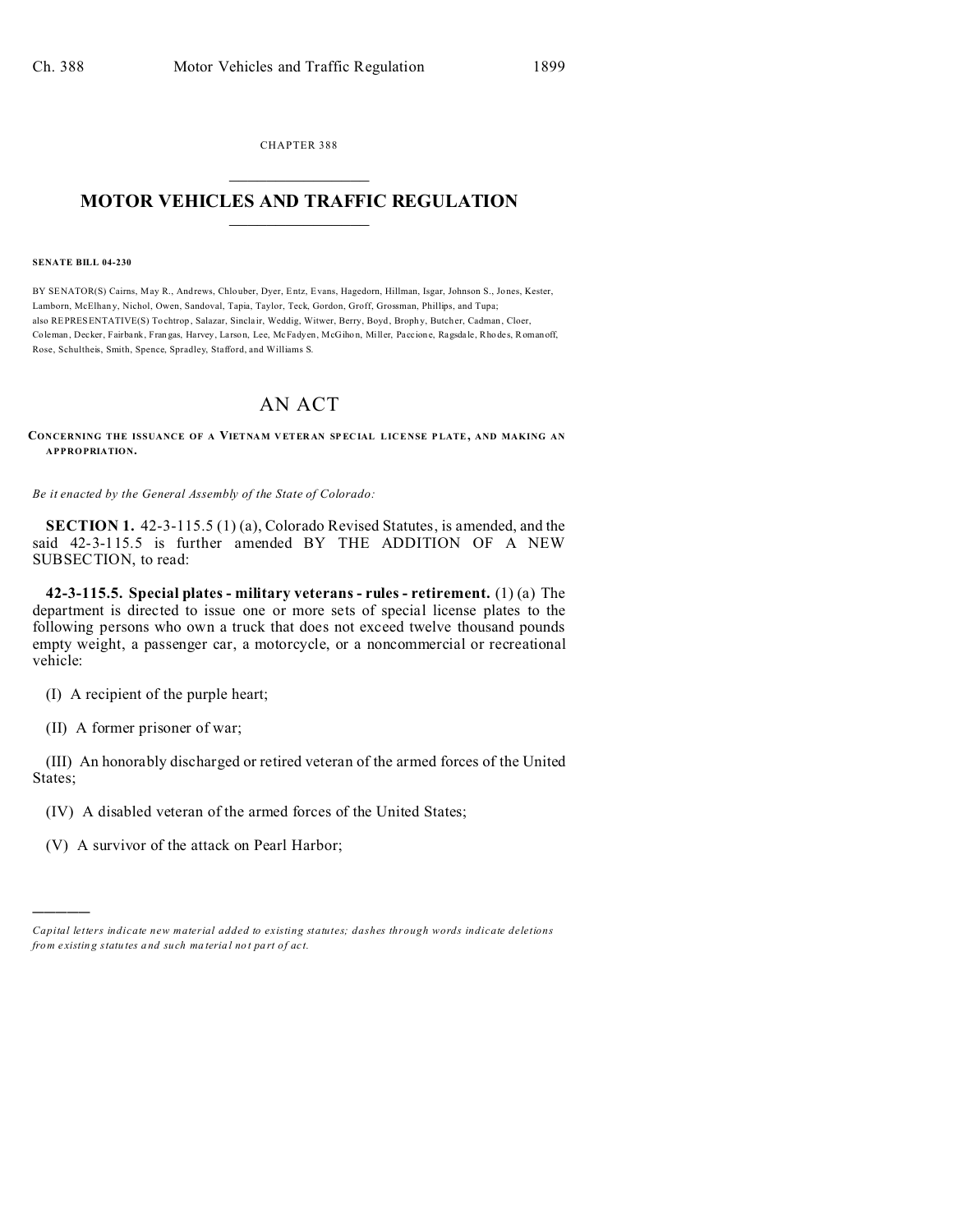(VI) A recipient of the medal of honor;

(VII) An honorably discharged, retired, reserve, or active member of the United States marine corps;

(VIII) A veteran of the Korean war;  $\sigma$ r

(IX) A recipient of a military award for valor; OR

(X) A VETERAN OF THE VIETNAM WAR.

(11) **Veteran of the Vietnam war.** (a) THE VETERAN OF THE VIETNAM WAR SPECIAL LICENSE PLATE SHALL BE DESIGNED TO INDICATE THAT THE OWNER OF THE MOTOR VEHICLE TO WHICH SUCH LICENSE PLATE IS ATTACHED IS A VETERAN OF THE VIETNAM WAR.

(b) A NATURAL PERSON MAY USE A VETERAN OF THE VIETNAM WAR SPECIAL LICENSE PLATE IF SUCH PERSON WAS A MEMBER OF THE UNITED STATES ARMED FORCES BETWEEN AUGUST 7, 1964, AND JANUARY 27, 1973.

(c) THE DEPARTMENT OR AN AUTHORIZED AGENT SHALL NOT ISSUE A VETERAN OF THE VIETNAM WAR SPECIAL LICENSE PLATE TO AN APPLICANT UNTIL THE APPLICANT PROVIDES A DD214 FORM ISSUED BY THE UNITED STATES GOVERNMENT OR OTHER EVIDENCE SUFFICIENT TO DEMONSTRATE THAT THE APPLICANT IS A VETERAN OF THE ARMED SERVICES WHO SERVED BETWEEN AUGUST 7, 1964, AND JANUARY 27, 1973.

**SECTION 2.** 42-3-117.5 (1) (d), Colorado Revised Statutes, is amended, and the said 42-3-117.5 is further amended BY THE ADDITION OF A NEW SUBSECTION, to read:

**42-3-117.5. Special plates - qualifications for issuance of special license plates.** (1) The following plates created by rule by the department shall be subject to the requirement so specified:

(d) The department or an authorized agent shall not issue a Vietnam veteran special license plate to an applicant until such applicant has provided to the department or an authorized agent a DD214 form issued by the United States government or other evidence sufficient to demonstrate that the applicant is a veteran of the armed services who served during the Vietnam engagement.

(2) THE VIETNAM VETERAN LICENSE PLATE SHALL BE RETIRED AND REPLACED WITH THE SPECIAL LICENSE PLATE ISSUED PURSUANT TO SECTION  $42-3-115.5$  (1) (a)  $(X)$  AND  $(11)$ .

**SECTION 3. Appropriation.** In addition to any other appropriation, there is hereby appropriated, out of any moneys in the license plate cash fund created in section 42-3-113 (6), Colorado Revised Statutes, not otherwise appropriated, to the department of revenue, for the fiscal year beginning July 1, 2004, the sum of eight thousand four hundred sixty dollars (\$8,460), or so much thereof as may be necessary, for the implementation of this act.